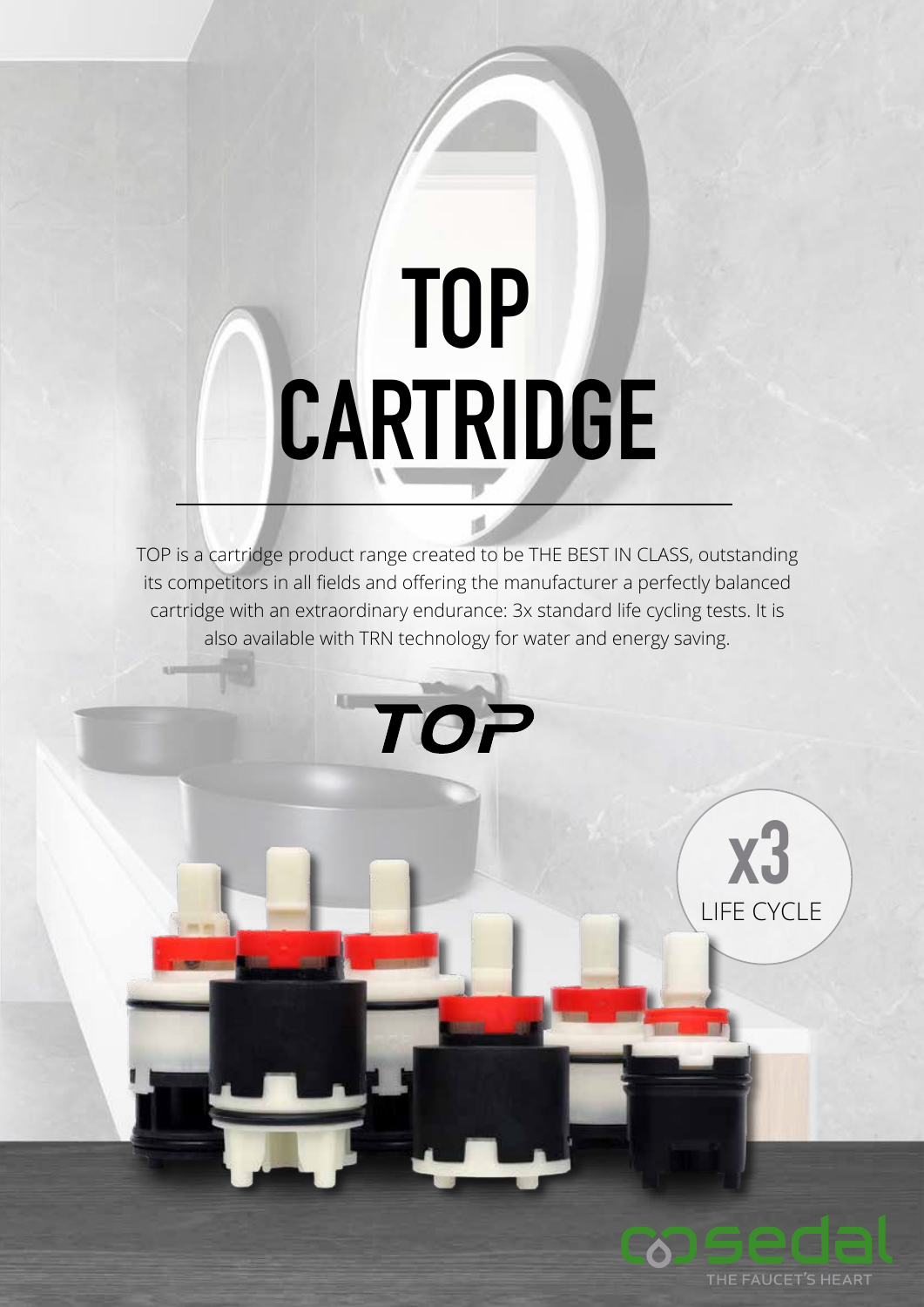## **FEATURING**



### Higher flow rate

TOP has a 5% more flow rate than the average in its market segment. It also has **up to 5% more flow rate** than its closest competitor and it is substantially higher than the standard cartridges.



 $\Box$ 

### The best in sensitivity

TOP has a **10% more sensitivity** than its closest competitor, and more than 20% of sensitivity than the average cartridges in the market.

### Lower noise level

TOP fits NF class 3 <15dB, class 2 <20dB, **20% less noise** than the average in its market segment and less than its closest competitor.



### Extraordinary comfort

TOP has an **extraordinary operational comfort**, with smooth operation even in hot water conditions, offering to the user a 11% more comfort than the average in its market segment.



### Mechanical strength

TOP offers a **25% more mechanical strength**  than standard 35 mm cartridges in the market.

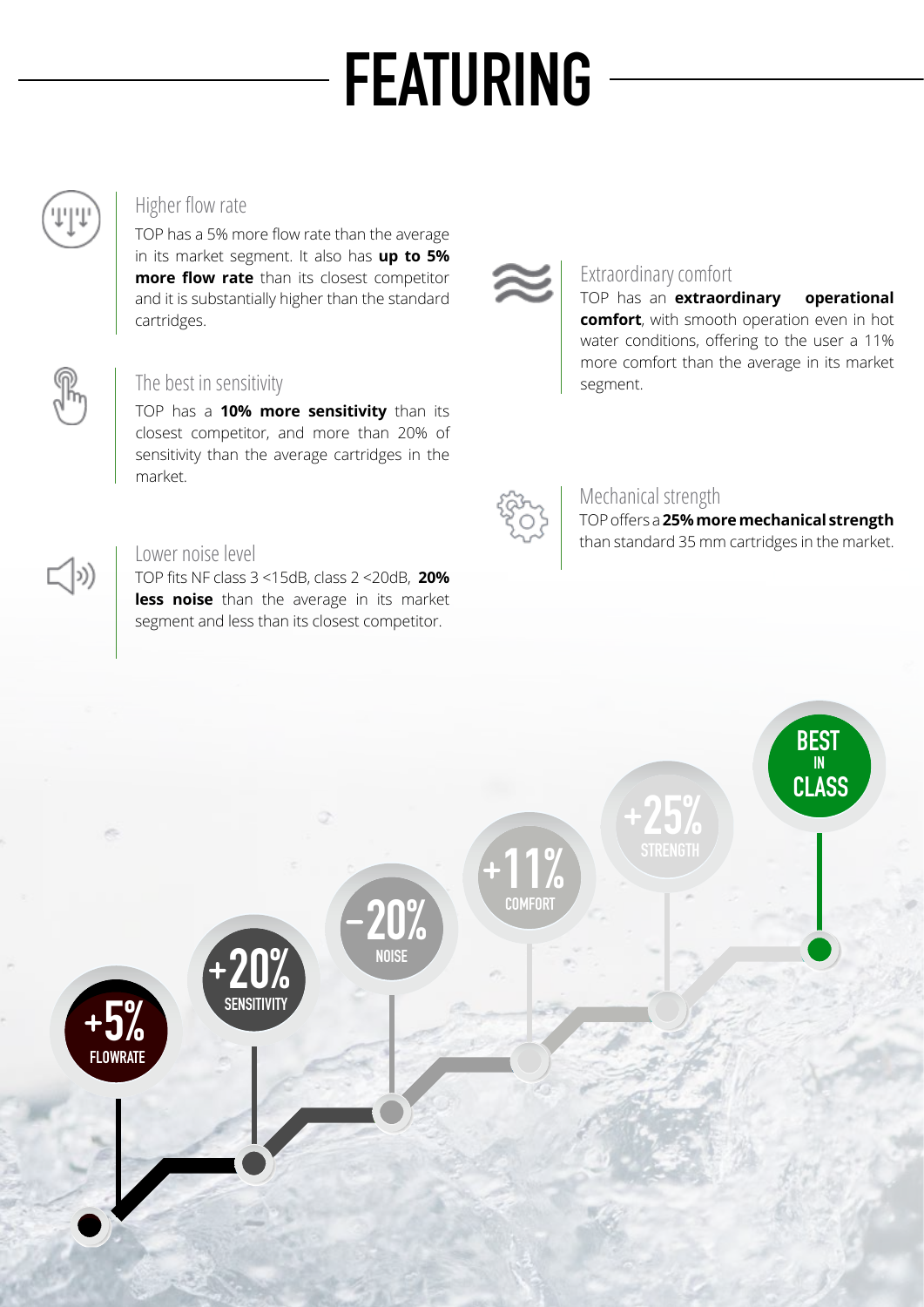## **ADVANTAGES**

### Temperature limiter function Flow limiter function

Allows **limiting maximum temperature in 10 selectable stops** (every 9°), enabling an anti-scalding safety feature.



### Due Technology  $NEW$  . The Cold Technology

For an easier control of water flow, this feature presents a slight resistance to indicate that the fitting is **using approximately a 50% of its flow.**



Allows **water saving** at the same time thanks to a flow limiter.



### Cold Technology **NEW**

The lever is in cold position by default, **saving up to 10% from the household energy consumption**.





EX-28

- Standard
- Due
- Cold
- Cold Due



EN-35 TOP STANDARD

- Standard
- Due • Cold
- Cold Due
	- Cold Mirror



EX-35 TOP COMPACT

- Standard
- Due • Cold
- 
- Cold Due



G-35 TOP UPPER SEAL

- Standard
- Due • Cold
- 
- Cold Due



CC-35 TOP

- **Standard**
- Due
- Cold
- Cold Due

C1,C2, C3, NF ECAU Sedal's TOP cartridge range is compliant to the following standards (according to versions-features):